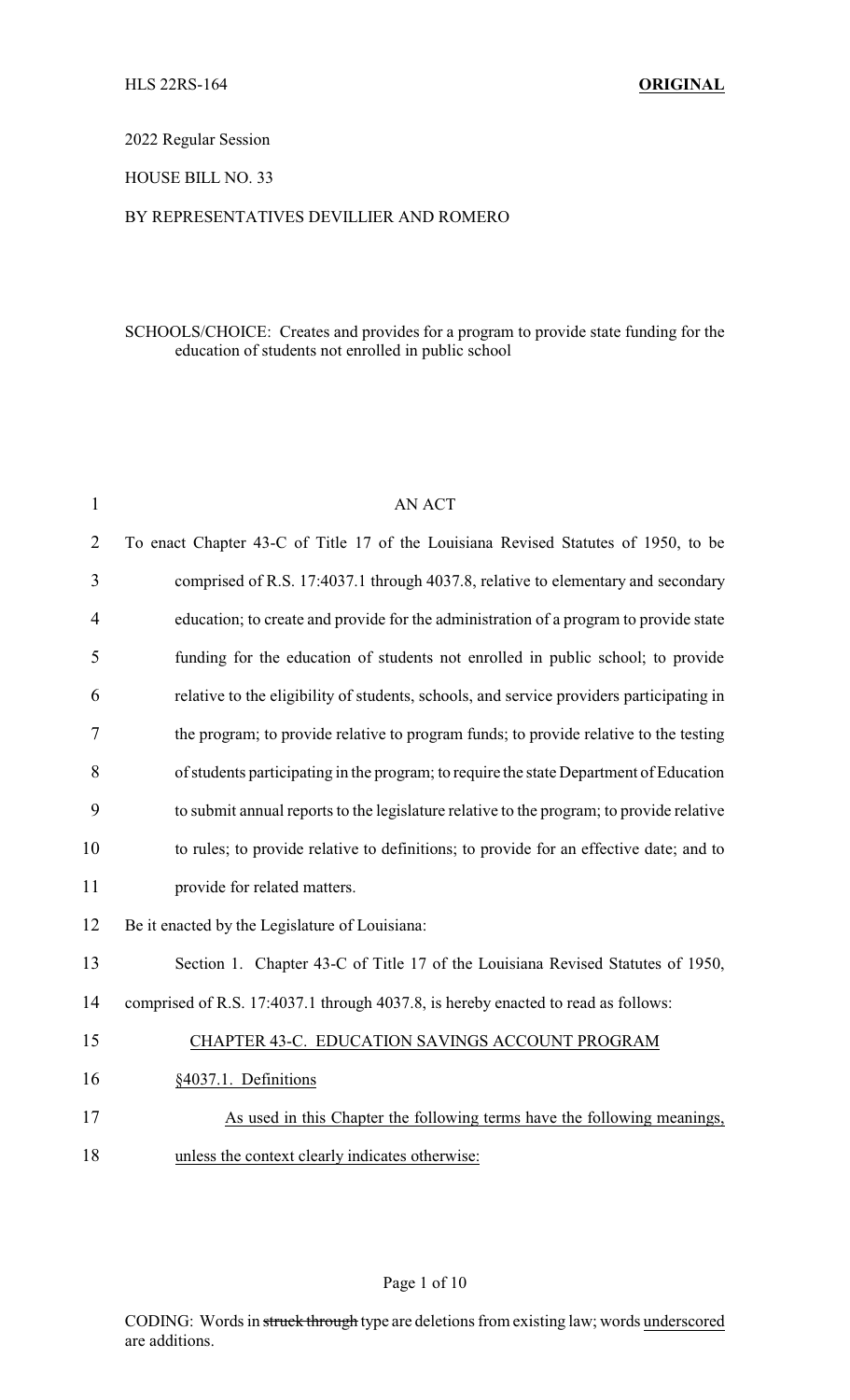| $\mathbf{1}$   | "Account" means an education account established pursuant to this<br>(1)            |
|----------------|-------------------------------------------------------------------------------------|
| $\overline{c}$ | Chapter and composed of state funds deposited on behalf of a student eligible to    |
| 3              | participate in the program.                                                         |
| 4              | (2) "Account funds" means the funds deposited into an account on behalf of          |
| 5              | a participating student.                                                            |
| 6              | (3) "Department" means the state Department of Education.                           |
| 7              | (4) "Parent" means a parent, legal guardian, custodian, or other person or          |
| 8              | entity with legal authority to act on behalf of a student.                          |
| 9              | "Participating school" means a nonpublic school participating in the<br>(5)         |
| 10             | program pursuant to the requirements of this Chapter.                               |
| 11             | (6) "Participating student" means a student who has been determined to be           |
| 12             | eligible to participate in the program and for whom an account has been established |
| 13             | pursuant to this Chapter.                                                           |
| 14             | (7) "Program" means the program created by this Chapter.                            |
| 15             | (8) "Qualified education expenses" means any of the following:                      |
| 16             | (a) Tuition, fees, and textbooks required by a participating school or service      |
| 17             | provider.                                                                           |
| 18             | Tutoring services provided by an educator with a valid Louisiana<br>(b)             |
| 19             | teaching certificate.                                                               |
| 20             | (c) Supplemental materials required by a course of study for a particular           |
| 21             | content area.                                                                       |
| 22             | Technological devices used to meet the student's educational needs,<br>(d)          |
| 23             | subject to approval by the department or a licensed physician.                      |
| 24             | (9) "Resident school system" means the public school system in which the            |
| 25             | student would be enrolled based on his residence.                                   |
| 26             | (10) "Service provider" means a person or an entity other than a participating      |
| 27             | school that provides services that are covered as qualified education expenses.     |
| 28             | "State board" means the State Board of Elementary and Secondary<br>(11)             |
| 29             | Education.                                                                          |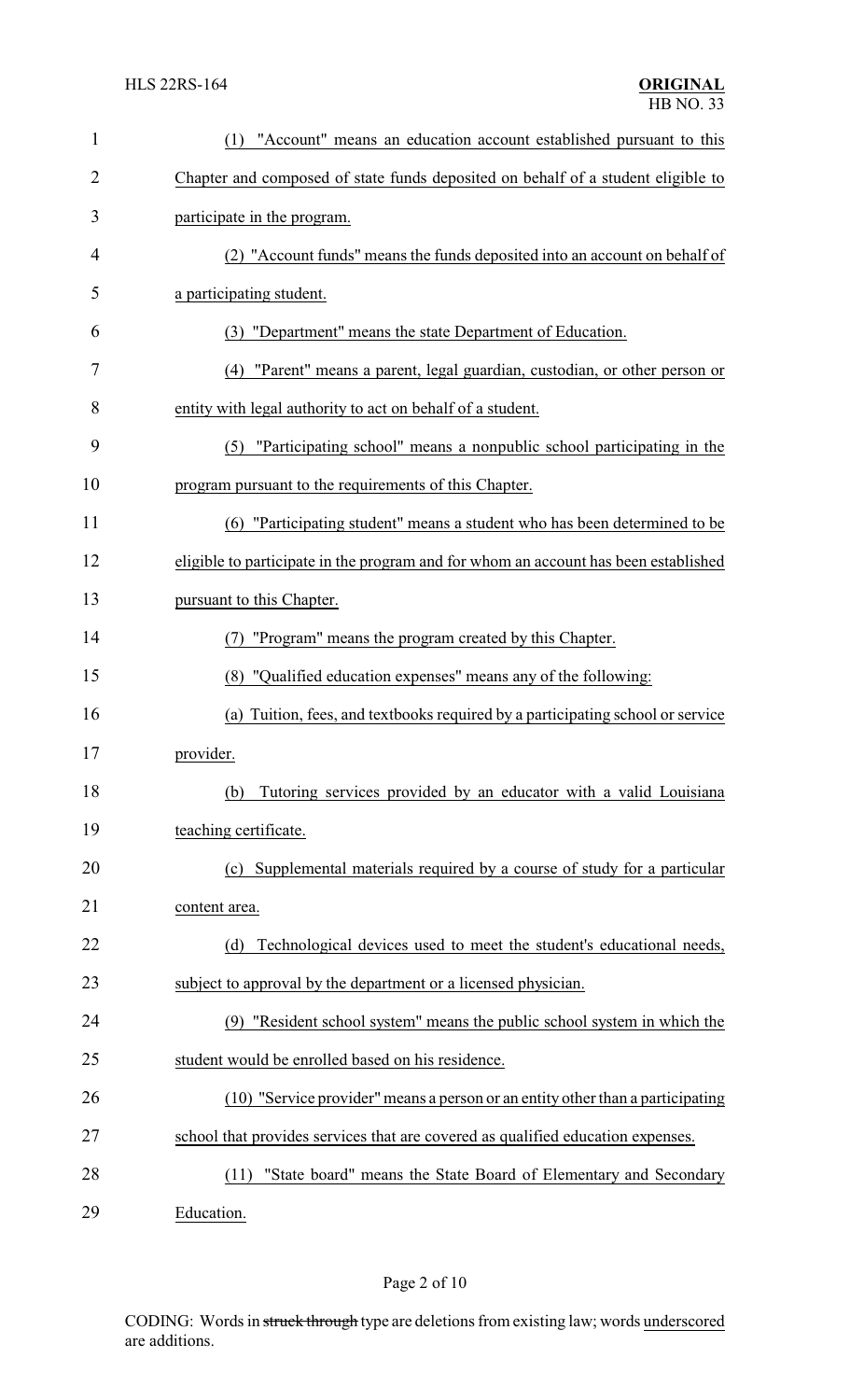| 1              | §4037.2. Program creation and administration; powers and duties of the State Board      |
|----------------|-----------------------------------------------------------------------------------------|
| $\overline{2}$ | of Elementary and Secondary Education and state Department of Education;                |
| 3              | rules                                                                                   |
| 4              | The Education Savings Account Program is hereby created. The department                 |
| 5              | shall administer the program, and the state board shall adopt rules and regulations     |
| 6              | for the administration of the program which shall, at minimum, provide for the          |
| 7              | following:                                                                              |
| 8              | Determination of the eligibility of students, participating schools, and<br>(1)         |
| 9              | service providers, including standards that schools and service providers shall meet    |
| 10             | as conditions of participation in the program.                                          |
| 11             | (2) Audits of the program and accounts.                                                 |
| 12             | The authority of the department to deem any participating student<br>(3)                |
| 13             | ineligible for the program and to refer a case involving the misuse of account funds    |
| 14             | to the attorney general for investigation.                                              |
| 15             | (4) The authority of the department to contract with a nonprofit organization           |
| 16             | for the administration of the program or parts of the program.                          |
| 17             | §4037.3. Account funds                                                                  |
| 18             | A. The department shall allocate to each account annually, from funds                   |
| 19             | appropriated or otherwise made available for the program, an amount equal to the        |
| 20             | state's per-pupil allocation to the resident school system as provided in the minimum   |
| 21             | foundation program formula, considering all student characteristics.                    |
| 22             | B. The department shall develop a system for parents to direct account funds            |
| 23             | to participating schools and service providers by electronic funds transfer, automated  |
| 24             | clearing house transfer, the use of a debit card, or another system. The department     |
| 25             | may contract with a private financial management firm to manage the payment             |
| 26             | system.                                                                                 |
| 27             | C.(1) Account funds shall be used only for qualified education expenses for             |
| 28             | the participating student. Unused funds in an account, up to fifty percent of the total |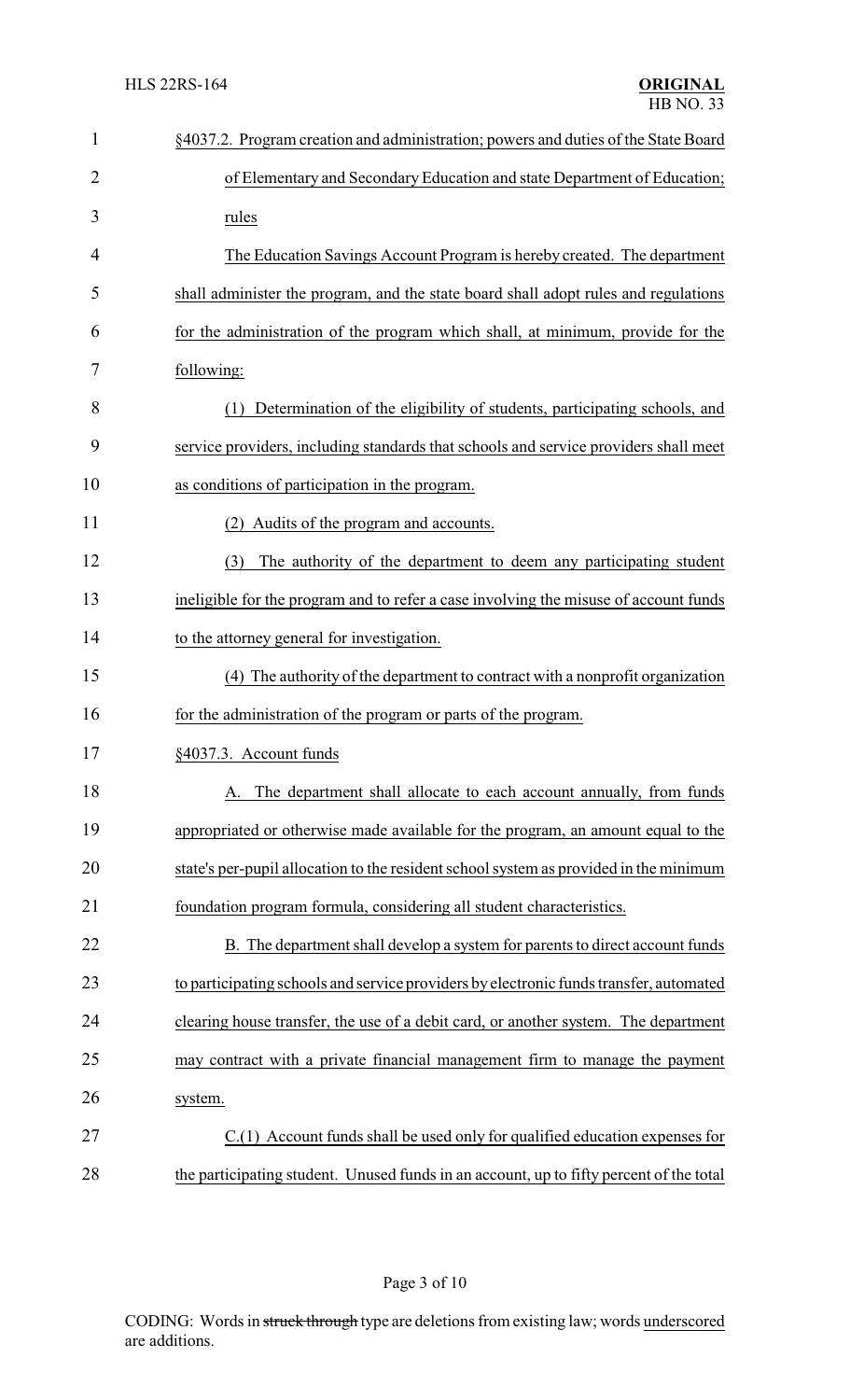| $\mathbf{1}$  | funds deposited into the account for the current school year, shall be retained in the |
|---------------|----------------------------------------------------------------------------------------|
| 2             | student's account for the following school year.                                       |
| 3             | (2) The account shall be closed and the funds in the account shall be returned         |
| 4             | to the state general fund if the student is determined to be no longer eligible, if an |
| 5             | account has been inactive for two consecutive years, or if a parent fails to comply    |
| 6             | with the provisions of this Chapter or state board rules pertaining to the program.    |
| 7             | D. Account funds do not constitute taxable income of the parent of the                 |
| 8             | participating student and shall not be claimed as a credit, deduction, exemption, or   |
| 9             | rebate under Title 47 of the Louisiana Revised Statutes of 1950.                       |
| 10            | §4037.4. Student eligibility; initial and continuing                                   |
| 11            | A. A student is initially eligible for an account if he is eligible to enroll in       |
| 12            | kindergarten or was enrolled in a Louisiana public school during the previous school   |
| 13            | year and meets all of the following criteria:                                          |
| 14            | (1) He meets at least one of the following criteria:                                   |
| 15            | (a) He has a parent who is an active duty military service member.                     |
| 16            | His parent submitted an enrollment request for an interdistrict or<br>(b)              |
| 17            | intradistrict transfer pursuant to R.S. 17:4035.1 during the most recent transfer      |
| 18            | request period and such request was denied.                                            |
| 19            | (c) Pursuant to foster care placement through the Department of Children               |
| 20            | and Family Services, he is residing with a prospective permanent placement or has      |
| 21            | achieved permanency through adoption or permanent guardianship.                        |
| 22            | The student's parent submits an application for an account to the<br>(2)               |
| 23            | department in accordance with program timelines.                                       |
| 24            | The student's parent signs an agreement promising all of the following:<br>(3)         |
| 25            | To provide an education for the participating student in at least the<br>(a)           |
| 26            | subjects of English language arts, mathematics, social studies, and science.           |
| 27            | (b) Not to enroll the student in a public school while participating in the            |
| $\sim$ $\sim$ |                                                                                        |

28 program.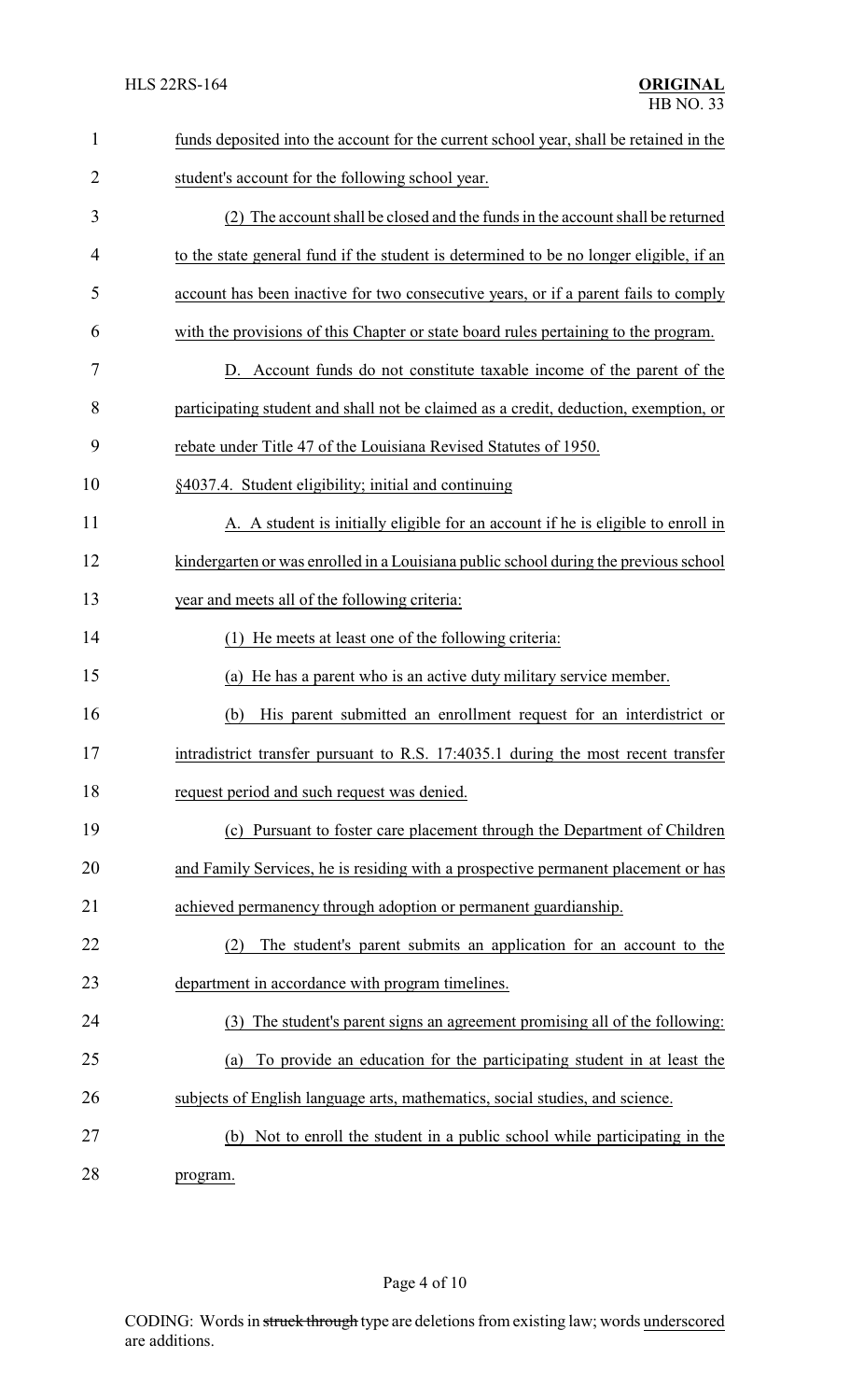| $\mathbf{1}$   | To use account funds only for qualified education expenses of the<br>(c)              |
|----------------|---------------------------------------------------------------------------------------|
| $\overline{2}$ | participating student.                                                                |
| 3              | (d) To comply with all program requirements.                                          |
| 4              | $B(1)$ The signed agreement pursuant to Paragraph $(A)(3)$ of this Section            |
| 5              | satisfies the compulsory school attendance requirements of R.S. 17:221.               |
| 6              | A participating student is eligible to continue to participate in the<br>(2)          |
| 7              | program until he enrolls in a public school, he receives a high school diploma or its |
| 8              | equivalent, or his account is closed.                                                 |
| 9              | C. A participating student shall not participate in any of the following              |
| 10             | concurrently with this program:<br>the Course Choice Program, the Student             |
| 11             | Scholarships for Educational Excellence Program, the School Choice Program for        |
| 12             | Certain Students with Exceptionalities, or the Tuition Donation Credit Program.       |
| 13             | §4037.5. Schools and service providers; eligibility; participation                    |
| 14             | A. To be eligible to participate in the program, a school shall meet all of the       |
| 15             | following criteria:                                                                   |
| 16             | (1) It has been approved, provisionally approved, or probationally approved           |
| 17             | by the state board pursuant to R.S. 17:11.                                            |
| 18             | (2) It is in compliance with the criteria set forth in Brumfield, et al. v. Dodd,     |
| 19             | et al., 425 F. Supp. 528 (E.D. La. 1977).                                             |
| 20             | (3) It meets any other eligibility criteria set by the state board in program         |
| 21             | rules.                                                                                |
| 22             | B. The state board shall provide eligibility criteria for service providers in        |
| 23             | program rules.                                                                        |
| 24             | C. To be eligible to participate in the program, a school or service provider         |
| 25             | shall apply to the department to participate in the program and, if determined to be  |
| 26             | eligible, accept account funds for providing services covered as qualified education  |
| 27             | expenses.                                                                             |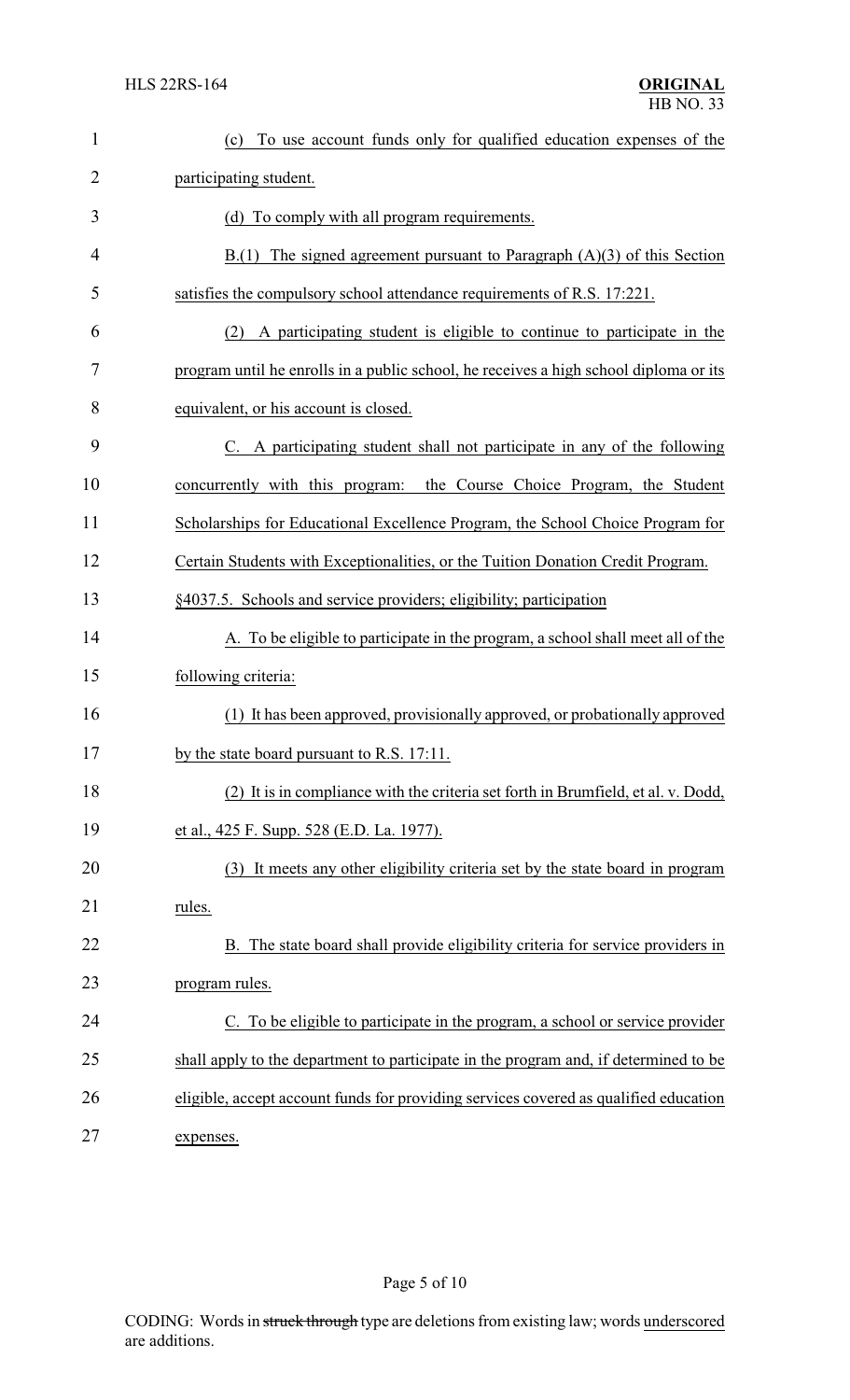| 1              | §4037.6. Student with exceptionalities                                                   |
|----------------|------------------------------------------------------------------------------------------|
| $\overline{2}$ | A. If a participating student enrolled in a participating school would have              |
| 3              | been entitled to receive special education services in the resident school system, his   |
| 4              | parent shall acknowledge in writing, as part of the program enrollment process, that     |
| 5              | the parent agrees to accept only such services as are available to all students enrolled |
| 6              | in the participating school.                                                             |
| 7              | B. A parent may make a parental placement to receive special education and               |
| 8              | related services from a participating school that has demonstrated the capacity to       |
| 9              | offer such services.                                                                     |
| 10             | $C(1)$ A participating school shall not discriminate against a child with                |
| 11             | special educational needs during the program admissions process. However, a              |
| 12             | participating school is required to offer only those services that it already provides   |
| 13             | or such services as necessary to assist students with special needs that it can provide  |
| 14             | with minor adjustments. A participating school may partner with the local school         |
| 15             | system to provide special education services.                                            |
| 16             | (2) Information regarding the services a participating school can provide and            |
| 17             | the services the resident school system can provide to children with special needs       |
| 18             | who are enrolled in a participating school shall be made available by the department     |
| 19             | to parents prior to the enrollment process.                                              |
| 20             | D. The department shall determine whether a participating school has a                   |
| 21             | demonstrated capacity to offer special education services. A participating school        |
| 22             | that desires to offer special education services shall inform the department of the      |
| 23             | types of student exceptionalities as defined in R.S. 17:1942 that the school is able to  |
| 24             | serve. The department may authorize the school to provide such services only if the      |
| 25             | school has existed and provided educational services to students with exceptionalities   |
| 26             | as defined in R.S. 17:1942, excluding students deemed to be gifted or talented, for      |
| 27             | at least two years prior to participation in the program, and such provision of services |
| 28             | is pursuant to an established program in place at the school that includes instruction   |
| 29             | by teachers holding appropriate certification in special education or other appropriate  |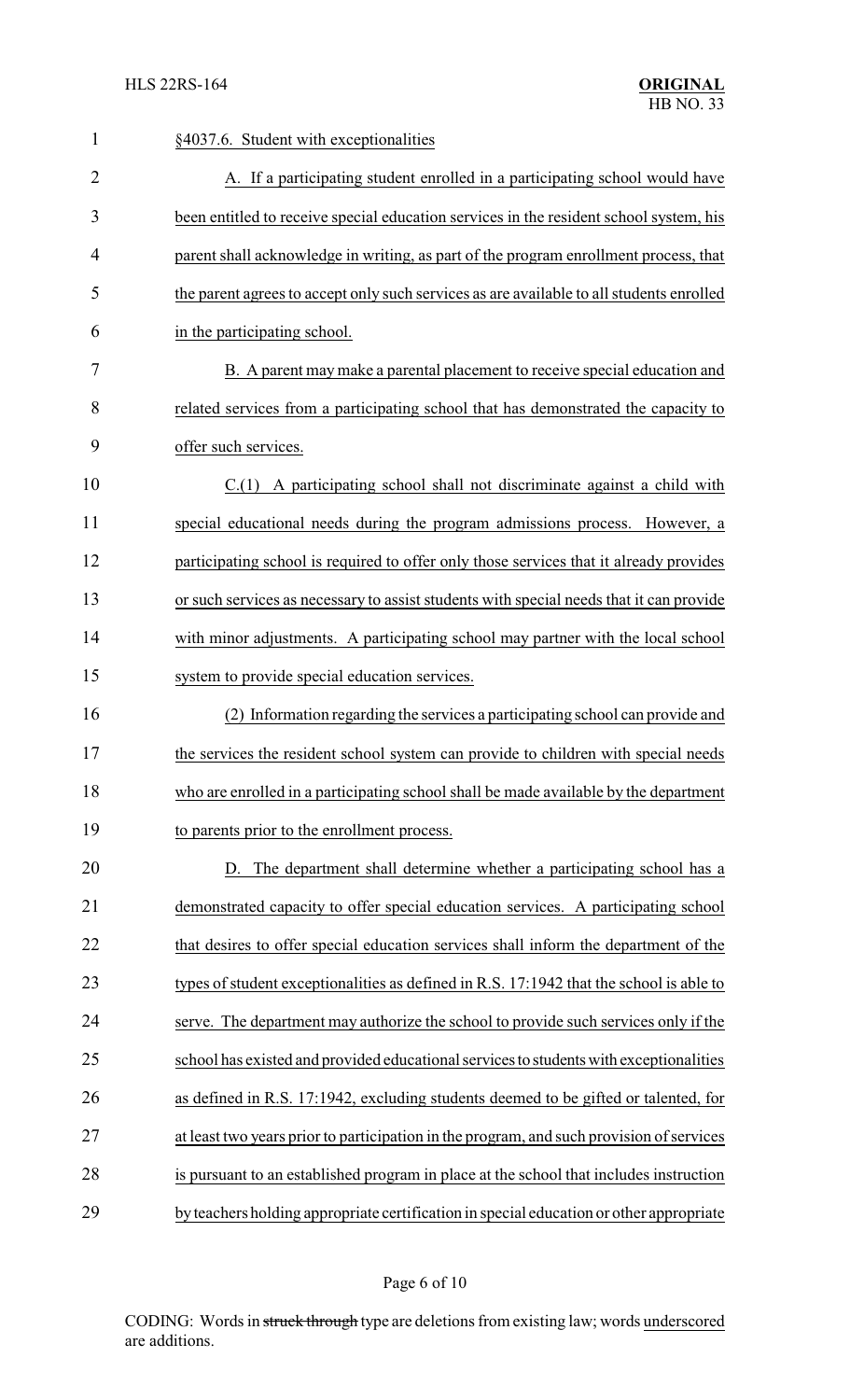| $\mathbf{1}$   | education or training as defined by the department and that is in accordance with a           |
|----------------|-----------------------------------------------------------------------------------------------|
| $\overline{2}$ | student's Individual Education Plan.                                                          |
| 3              | §4037.7. Testing                                                                              |
| 4              | A participating school shall ensure that participating students are                           |
| 5              | administered all examinations required pursuant to the school and district                    |
| 6              | accountability system at the prescribed grade levels and that the results of such             |
| 7              | examinations are provided to parents.                                                         |
| 8              | B. The department shall develop a process for the annual administration of                    |
| 9              | a nationally norm-referenced test or a statewide assessment and the collection of             |
| 10             | results for participating students not enrolled full time in a participating school.          |
| 11             | §4037.8. Reports                                                                              |
| 12             | Not later than April thirtieth of each year, the department shall submit a                    |
| 13             | written report to the House Committee on Education, the Senate Committee on                   |
| 14             | Education, and the Joint Legislative Committee on the Budget regarding the                    |
| 15             | implementation of the program. The report, at a minimum, shall include the                    |
| 16             | following information:                                                                        |
| 17             | (1) The total number of students participating in the program                                 |
| 18             | (2) A list of all participating schools and service providers.                                |
| 19             | (3) The total student enrollment of each participating school, the number of                  |
| 20             | participating students enrolled in each school, and the percentage of the total               |
| 21             | enrollment of each school represented by program participants.                                |
| 22             | (4) Aggregate test result data for participating students.                                    |
| 23             | The percentage of funds used for each type of qualified education<br>(5)                      |
| 24             | expense.                                                                                      |
| 25             | (6) An analysis of the program's fiscal impact on the state and on local public               |
| 26             | school systems.                                                                               |
| 27             | Section 2. This Act shall become effective upon signature by the governor or, if not          |
| 28             | signed by the governor, upon expiration of the time for bills to become law without signature |
| 29             | by the governor, as provided by Article III, Section 18 of the Constitution of Louisiana. If  |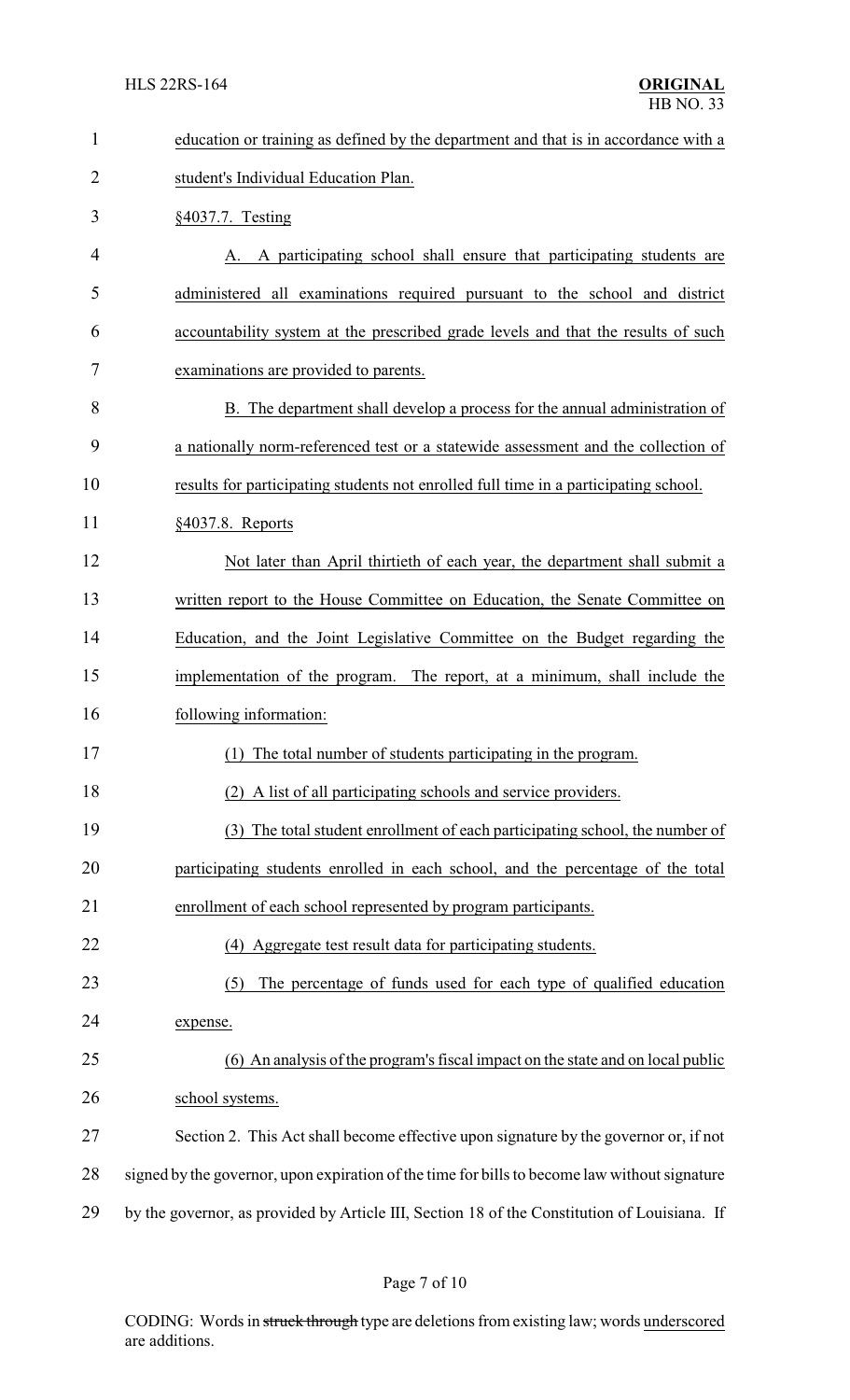- 1 vetoed by the governor and subsequently approved by the legislature, this Act shall become
- 2 effective on the day following such approval.

### **DIGEST**

The digest printed below was prepared by House Legislative Services. It constitutes no part of the legislative instrument. The keyword, one-liner, abstract, and digest do not constitute part of the law or proof or indicia of legislative intent. [R.S. 1:13(B) and 24:177(E)]

| HB 33 Original | 2022 Regular Session | DeVillier |
|----------------|----------------------|-----------|
|----------------|----------------------|-----------|

Abstract: Creates and provides for the administration of a program for the purpose of providing state funding for qualified education expenses for students in grades kindergarten through 12 who are not enrolled in a public school.

# **Education Savings Account (ESA) Program; creation and administration**

Proposed law creates the Education Savings Account (ESA) Program and provides for program administration by the state Dept. of Education (DOE) in accordance with State Board of Elementary and Secondary Education (BESE) rules which shall, at minimum, provide for:

- (1) Determination of eligibility of students, participating schools, and service providers.
- (2) Audits of the program and accounts.
- (3) DOE's authority to:
	- (a) Deem any participating student ineligible for the program and to refer cases of misuse of account funds to the attorney general for investigation.
	- (b) Contract with a nonprofit organization for the administration of the program or parts of the program.

### **Funds**

Proposed law requires DOE to:

- (1) Allocate to each account annually, from funds appropriated or otherwise made available for the program, an amount equal to the state's per-pupil allocation as provided in the minimum foundation program (MFP) formula, considering all student characteristics.
- (2) Develop a system for parents to direct account funds to participating schools and service providers by electronic funds transfer, automated clearing house transfer, the use of a debit card, or another system.

Proposed law further provides as follows:

- (1) Limits authorized use of funds to qualified education expenses.
- (2) Unused funds in an account, up to 50% of the total funds deposited into the account for the current school year, shall remain in the account for the following school year.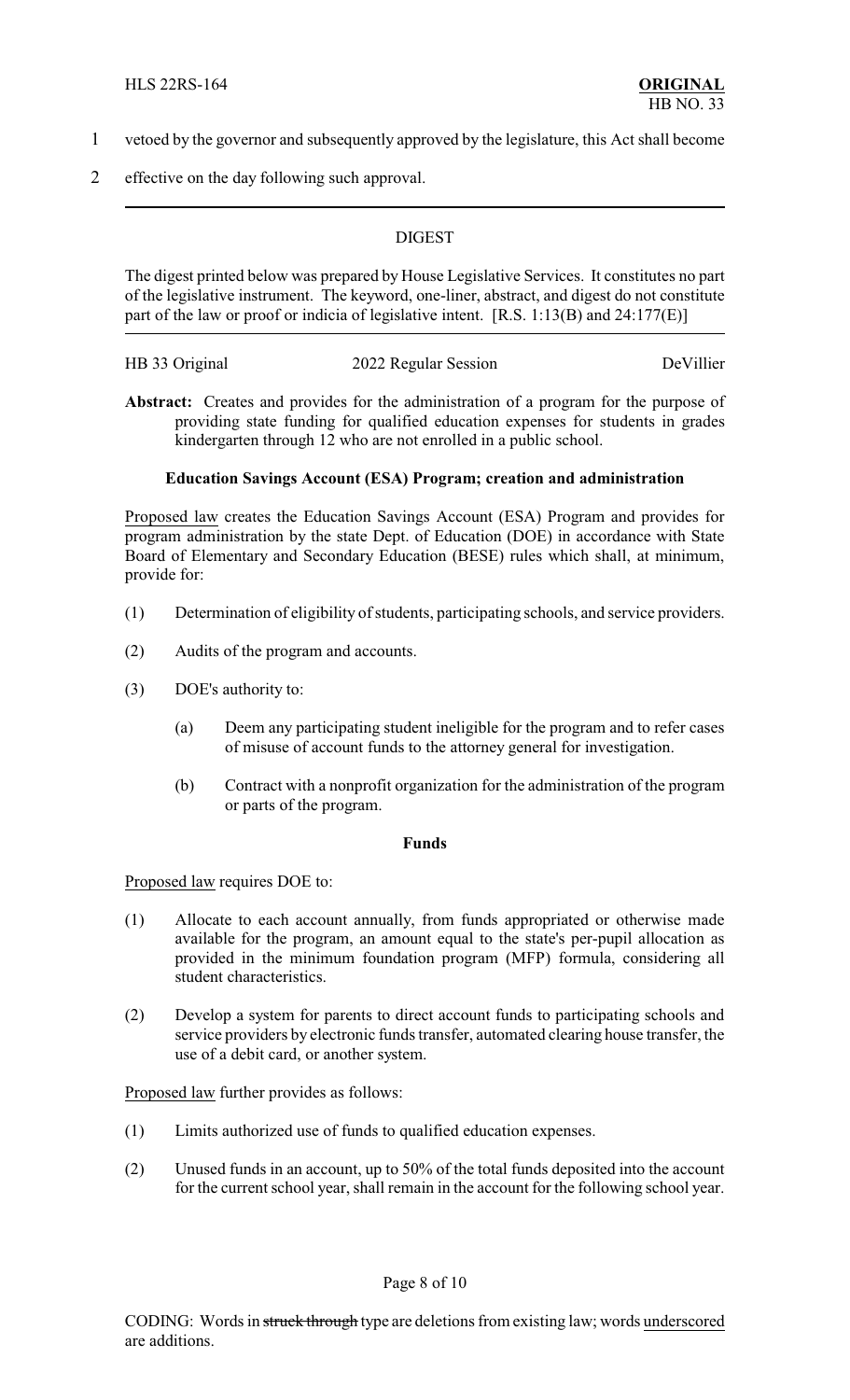- (3) The account shall be closed and the funds in the account shall be returned to the state general fund if a student is no longer eligible, if an account has been inactive for two consecutive years, or if a parent fails to comply with program requirements.
- (4) Account funds do not constitute taxable income and shall not be claimed as a credit, deduction, exemption, or rebate.

### **Eligibility; students**

Proposed law provides that a student shall be initially eligible for an account if he is eligible to enroll in kindergarten or was enrolled in a La. public school during the previous school year and meets all of the following criteria:

- (1) He meets at least one of these criteria:
	- (a) He has a parent or legal guardian who is an active duty military service member.
	- (b) His parent or legal guardian submitted an enrollment request for a transfer pursuant to present law (R.S. 17:4035.1) during the most recent transfer request period and the request was denied.
	- (c) Pursuant to foster care placement through the Dept. of Children and Family Services, he is residing with a prospective permanent placement or has achieved permanency through adoption or permanent guardianship.
- (2) The student's parent submits a timely application.
- (3) The student's parent signs an agreement promising all of the following:
	- (a) To provide an education for the participating student in at least the subjects of English language arts, math, social studies, and science.
	- (b) Not to enroll the student in a public school while participating in the program.
	- (c) To use account funds only for qualified education expenses of the participating student.
	- (d) To comply with all program requirements.

Proposed law further provides that a participating student:

- (1) Is eligible until he enrolls in a public school, he receives a high school diploma or its equivalent, or his account is closed.
- (2) Is prohibited from participating concurrently in the ESA program and the Course Choice Program, the Student Scholarships for Educational Excellence Program, the School Choice Program for Certain Students with Exceptionalities, or the Tuition Donation Credit Program.

### **Students with exceptionalities**

Proposed law requires, if a student would have been entitled to special education services in his resident school system, his parent to acknowledge in writing that he agrees to accept only such services as are available to all students enrolled in the participating school. Requires participating schools to meet certain criteria to be eligible to offer such services.

### Page 9 of 10